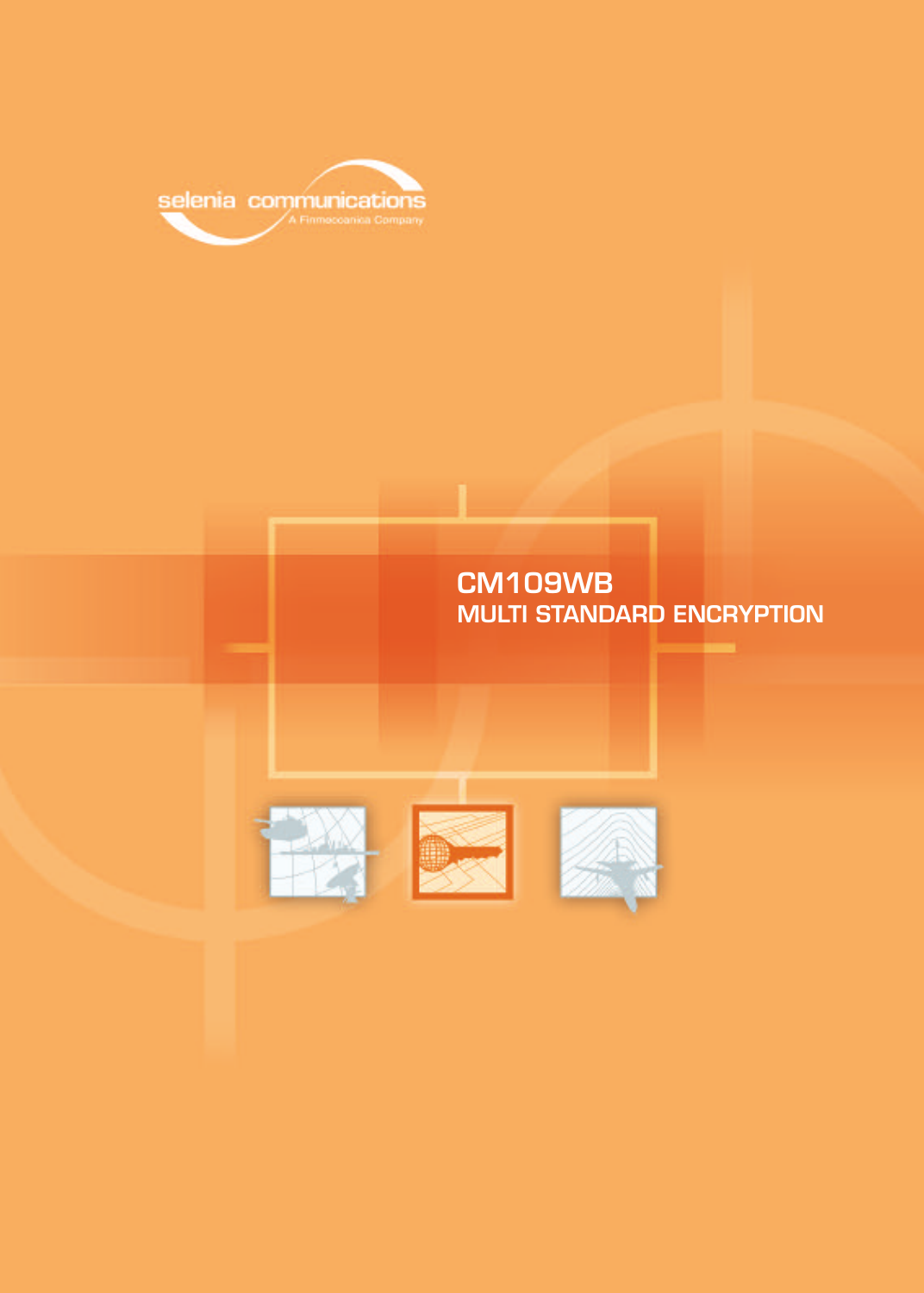

**CM109WB MULTI STANDARD ENCRYPTION**

## **DESCRIPTION**

CM109WB has been designed to give maximum data protection for each communication means.

The wide range of available interfaces and algorithms make this product suitable for any type of network architecture and traffic requirements.

CM109WB can store up to 60 crypto variables: key downloading is performed by a mobile transfer device (reader or fill gun).

The mechanical structure and the environmental performance allows for different installation types, for

example, in shelters, in tracked and wheeled vehicles, in airframes, in tents or in the open air.

The high level of integration, flexibility and the low maintenance costs, have given a highly successful product.

# **MAIN FEATURES**

Encryption device for military tactical applications.

- Data communication security applications
- NATO approved algorithm
- Interfaces for different available connections
- Functionalities to manage the keys
- Anti tampering functions
- Remote and local control, internal diagnostics (BITE)
- Environmental/EMC/TEMPEST in compliance with military standards.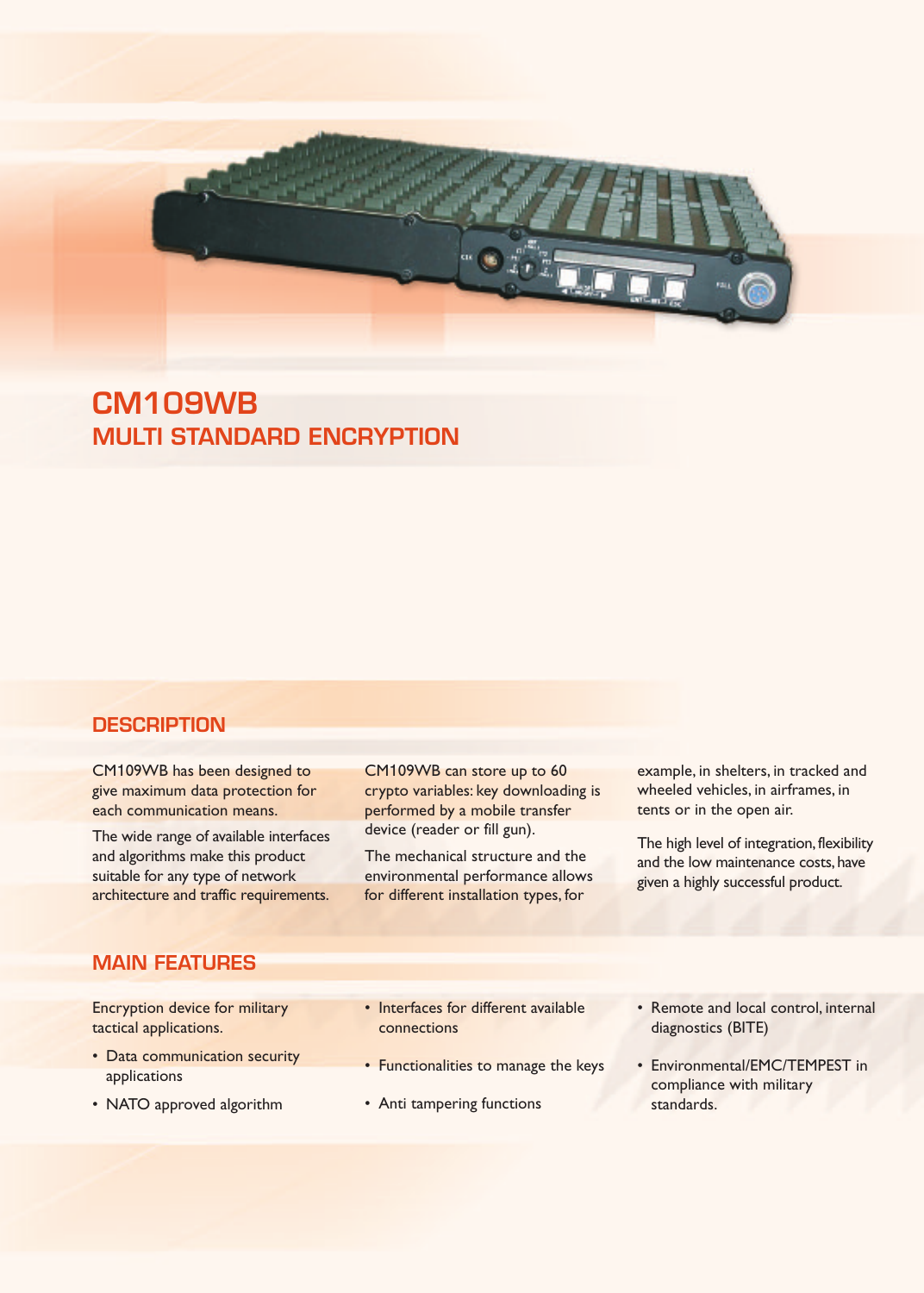# **TECHNICAL SPECIFICATIONS**

## **Applications**

• Secure communications between switch/multiplexers on radio connections or cable connections.

#### **Interfaces**

- EUROCOM, from 64 to 2048 kbps
- ITU-T V.11/V.35, from 50 kbps to 2 Mbps
- ITU-T G.703 2 Mbps, 75/120
- ITU-T G.703, 8 Mbps
- ITU-T G.703, 34 Mbps.

## **Encryption algorithm**

- NATO approved
- Nationally approved.

#### **NATO Interoperability**

• NATO approved DISBEE devices.

#### **Other features**

#### **Management**

- Auto-diagnostics:
	- Power-on self-test
	- On-line BITE
- Local control: by keypad/ display on the front panel
- Remote control channel: RS232; Baud Rate: 150 bps to 19200 bps
- Alarms: floating relay contact.

#### **Power supply**

- Battery: 24/48 VDC nom. ±15%
- Power requirement: 35W Max.

#### **Physical data**

- Dimensions: 440H x 400P x 45H mm. (each single box holds two slots)
- Weight: 8 kg max.
- Environment: according to MIL-STD-810D
- Temperature:
	- -25°C to +55°C operating
	- -40°C to +70°C storage
- Humidity: 95% (non-condensing)
- EMI/EMC: according to MIL-STD-461/2
- TEMPEST: according to AMSG 720B
- Installation: in 19" racks (with assembly kit).

#### **Key Management System KS109**

System elements associated with the CM109 crypto device:

- Personal computer (COTS / MOTS)
- Tape puncher (optional)
- Software application packets to generate, distribute and manage the keys
- Network supplier 115/220 Vac ±15% 45-63 Hz; 21-32 Vdc to supply up to five CM109WB.

#### **Functions**

- Encryption keys generation
- Encrypted keys management and storage by PC
- Encrypted keys transmission by the network management system, by fill gun or floppy disk.

#### **Ancillary devices: FG101**

**FG101**



FG101 is a portable device used to store a maximum of 8 keys in compliance with the EUROCOM D/1 Crypto Supplement, or a maximum of 4 encrypted keys.

It is endowed with a battery that allows storage of the keys for up to one year.

- Line interface in compliance with the EUROCOM D/1 Crypto Supplement
- Internal supply battery type: BA1372/U 6.75V-BA5372/U 6V.

#### **Physical data**

- Dimensions:  $75 \times 150 \times 45$  mm  $(H \times L \times D)$
- Weight: 0.6 kg.

#### **TR101**



TR101 is a portable punched tape reader used to transfer the keys on tape in compliance with the EUROCOM D/1 Crypto Supplement.

It is endowed with an internal battery that has a duration of one year.

- Line interface in compliance with the EUROCOM D/1 Crypto **Supplement**
- Internal supply battery type: BA1372/U 6.75V-BA5372/U 6V.

## **Physical data**

- Dimensions: 60 x 150 x 45mm (H  $x$  L  $x$  D)
- Weight: 0.7 kg.